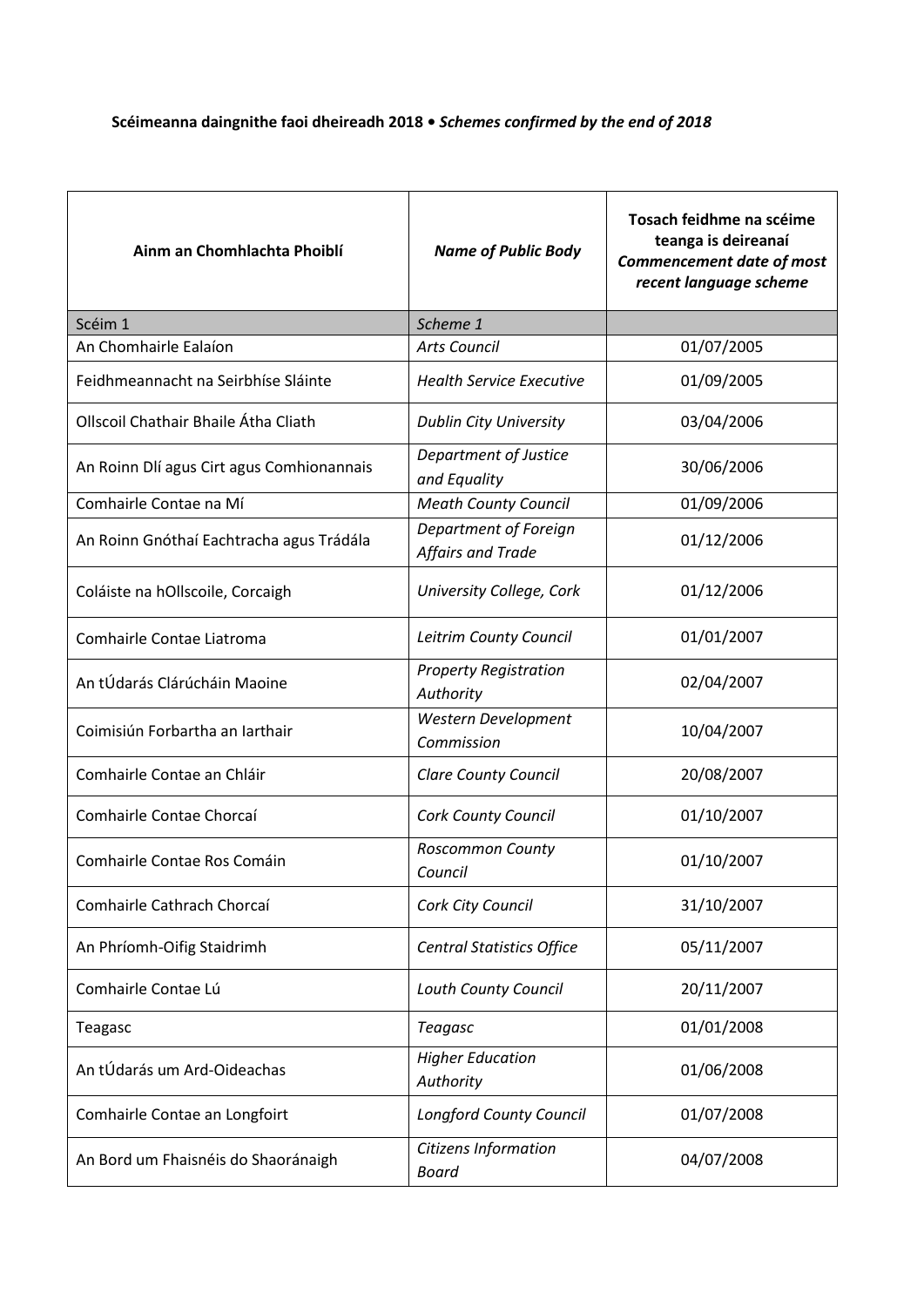| Oifig an Stiúrthóra um Fhorfheidhmiú<br>Corparáideach | Office of the Director of<br>Corporate Enforcement               | 14/07/2008 |
|-------------------------------------------------------|------------------------------------------------------------------|------------|
| Comhairle Contae Cheatharlach                         | <b>Carlow County Council</b>                                     | 01/10/2008 |
| An Binse Comhionannais                                | <b>Equality Tribunal</b>                                         | 01/02/2009 |
| Bord Scannán na hÉireann                              | Irish Film Board                                                 | 27/04/2009 |
| Comhairle Contae Chill Mhantáin                       | <b>Wicklow County Council</b>                                    | 25/05/2009 |
| Comhairle Contae an Chabháin                          | Cavan County Council                                             | 04/08/2009 |
| <b>Comhairle Contae Laoise</b>                        | Laois County Council                                             | 01/12/2009 |
| Comhairle Contae Loch Garman                          | <b>Wexford County Council</b>                                    | 11/01/2010 |
| An Roinn Leanaí agus Gnóthaí Óige                     | Department of Children<br>and Youth Affairs                      | 14/10/2013 |
| An Bord Bia                                           | An Bord Bia                                                      | 27/01/2014 |
| Údarás Aerfort na Sionna                              | <b>Shannon Airport</b><br>Authority                              | 28/04/2014 |
| Institiúid Teicneolaíochta Phort Láirge               | Waterford Institute of<br>Technology                             | 06/10/2014 |
| Suirbhéireacht Ordanáis Éireann                       | Ordnance Survey Ireland                                          | 08/12/2014 |
| Institiúid Teicneolaíochta Shligigh                   | Institute of Technology<br>Sligo                                 | 16/02/2015 |
| Comhairle Cathrach agus Contae Luimnigh               | <b>Limerick City and County</b><br>Council                       | 18/05/2015 |
| Raidió Teilifís Éireann                               | Raidió Teilifís Éireann                                          | 01/09/2015 |
| An Post                                               | An Post                                                          | 21/09/2015 |
| Institiúid Teicneolaíochta Thamhlachta                | Institute of Technology<br><b>Tallaght</b>                       | 28/09/2015 |
| An Roinn Caiteachais Phoiblí agus Athchóirithe        | <b>Department of Public</b><br><b>Expenditure and Reform</b>     | 21/10/2015 |
| Bord Oideachais agus Oiliúna Lú agus na Mí            | Louth and Meath<br><b>Education and Training</b><br><b>Board</b> | 07/12/2015 |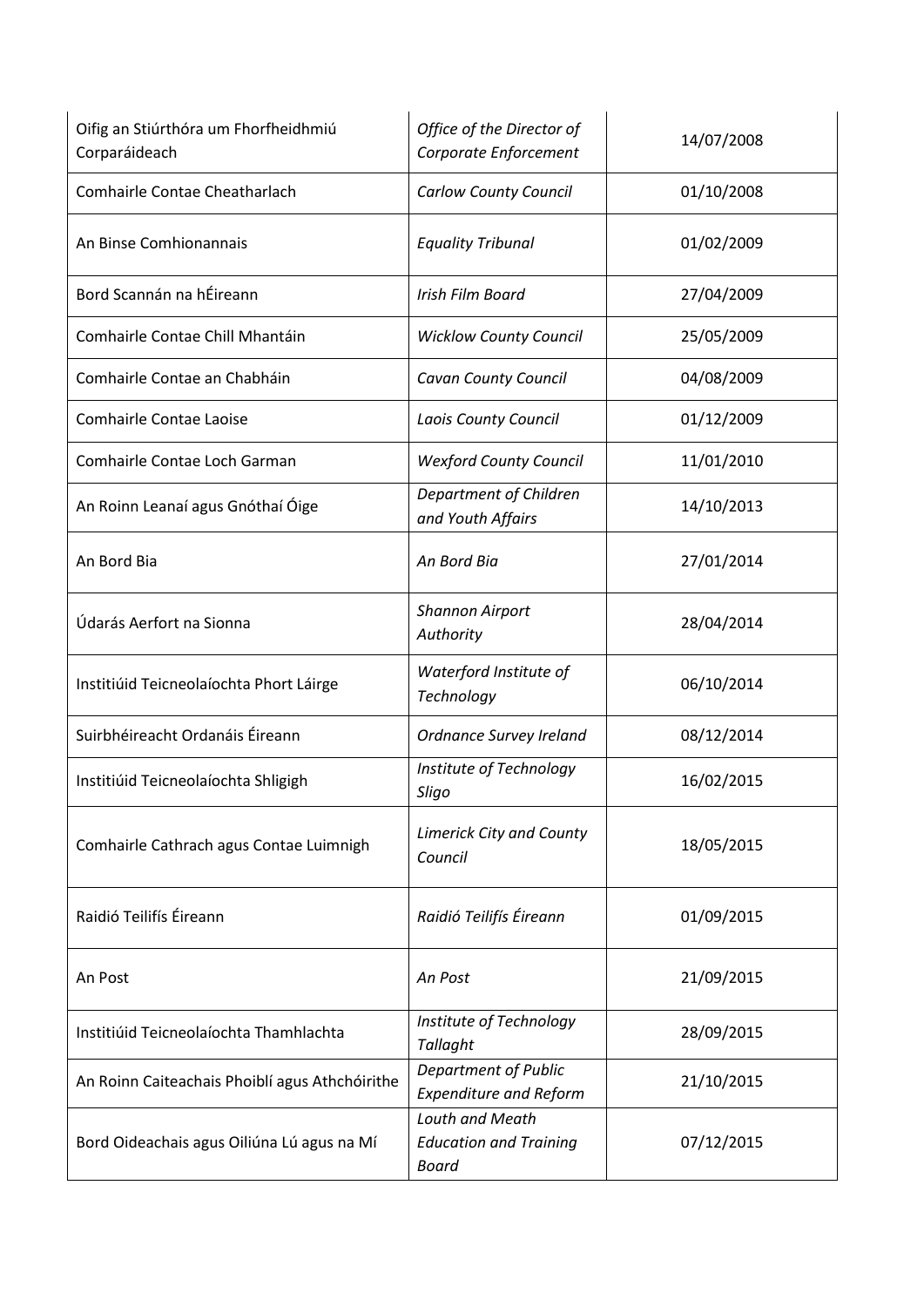| Bord Oideachais agus Oiliúna Chorcaí                                   | <b>Cork Education and</b><br><b>Training Board</b>                       | 08/02/2016 |
|------------------------------------------------------------------------|--------------------------------------------------------------------------|------------|
| Bord Oideachais agus Oiliúna Chiarraí                                  | Kerry Education and<br><b>Training Board</b>                             | 14/03/2016 |
| An tÚdarás Náisiúnta Iompair                                           | <b>National Transport</b><br>Authority                                   | 02/08/2016 |
| An Coimisiún um Rialáil Eitlíochta                                     | <b>Commission for Aviation</b><br>Regulation                             | 08/08/2016 |
| Bord Oideachais agus Oiliúna Laoise agus<br>Uíbh Fhailí                | Laois and Offaly<br><b>Education and Training</b><br>Board               | 15/08/2016 |
| Bord Oideachais agus Oiliúna Thiobraid Árann                           | <b>Tipperary Education and</b><br><b>Training Board</b>                  | 01/09/2016 |
| Coimisiún na Scrúduithe Stáit                                          | <b>State Examinations</b><br>Commission                                  | 22/09/2016 |
| An Ghníomhaireacht um Chaomhnú<br>Comhshaoil                           | <b>Environmental Protection</b><br>Agency                                | 01/12/2016 |
| An tOmbudsman do Leanaí                                                | Ombudsman for Children                                                   | 09/01/2017 |
| Bord Oideachais agus Oiliúna Dhún na nGall                             | Donegal Education and<br><b>Training Board</b>                           | 01/02/2017 |
| An Coimisiún um Rialáil Cumarsáide                                     | Commission for<br>Communications<br>Regulation                           | 20/03/2017 |
| Ard-Mhúsaem na hÉireann                                                | <b>National Museum of</b><br><b>Ireland</b>                              | 01/04/2017 |
| Institiúid Teicneolaíochta Cheatharlach                                | Institute of Technology<br>Carlow                                        | 10/04/2017 |
| Comhairle Contae Uíbh Fhailí                                           | <b>Offaly County Council</b>                                             | 10/04/2017 |
| Bord Oideachais agus Oiliúna<br>Bhaile Átha Cliath agus Dhún Laoghaire | Dublin and Dún Laoghaire<br><b>Education and Training</b><br>Board       | 10/04/2017 |
| Bord Oideachais agus Oiliúna<br>Mhaigh Eo, Shligigh agus Liatroma      | Mayo, Sligo and Leitrim<br><b>Education and Training</b><br><b>Board</b> | 10/04/2017 |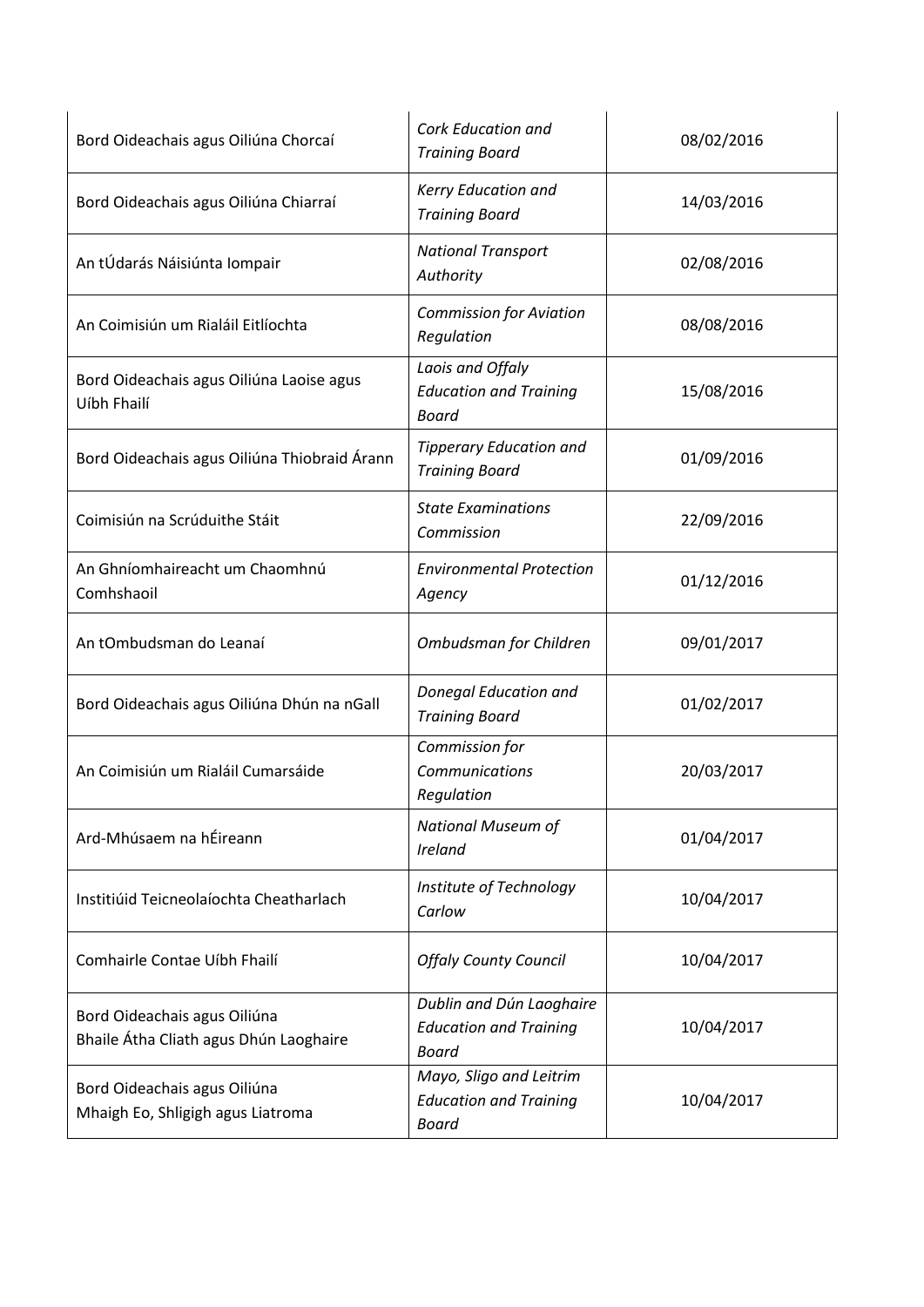| Bord Oideachais agus Oiliúna<br>Phort Láirge agus Loch Garman  | <b>Waterford and Wexford</b><br><b>Education and Training</b><br><b>Board</b> | 15/05/2017 |
|----------------------------------------------------------------|-------------------------------------------------------------------------------|------------|
| Gníomhaireacht Bainistíochta an Chisteáin<br>Náisiúnta         | <b>National Treasury</b><br><b>Management Board</b>                           | 24/07/2017 |
| An tÚdarás Árachais Sláinte                                    | <b>Health Insurance</b><br>Authority                                          | 09/10/2017 |
| Coláiste na hOllscoile, Baile Átha Cliath                      | University College Dublin                                                     | 01/04/2018 |
| An Coimisiún um Chearta Daonna agus<br>Comhionnanais           | Irish Human Rights and<br><b>Equality Commission</b>                          | 01/05/2018 |
| Bord Oideachais agus Oiliúna<br>Chill Dara agus Chill Mhantáin | Kildare and Wicklow<br><b>Education and Training</b><br><b>Board</b>          | 01/05/2018 |
| An Coimisiún um Chaighdeáin in Oifigí Poiblí                   | <b>Standards in Public Office</b><br>Commission                               | 01/10/2018 |
| Bord Oideachais agus Oiliúna<br>Luimnigh agus an Chláir        | <b>Limerick and Clare</b><br><b>Education and Training</b><br><b>Board</b>    | 08/10/2018 |
| Scéim 2                                                        | Scheme 2                                                                      |            |
| Oifig an Choimisiúin um Cheapacháin<br>Seirbhíse Poiblí        | Office of the Commission<br>for Public Service<br>Appointments                | 11/05/2009 |
| Ollscoil Luimnigh                                              | University of Limerick                                                        | 29/12/2009 |
| Coláiste Oideachais Eaglais na hÉireann                        | Church of Ireland College<br>of Education                                     | 07/08/2012 |
| An Crannchur Náisiúnta                                         | <b>National Lottery</b>                                                       | 13/08/2012 |
| Oifig an Uachtaráin                                            | Office of the President                                                       | 28/01/2013 |
| Institiúid Teicneolaíochta na Gaillimhe -<br>Maigh Eo          | Galway - Mayo Institute<br>of Technology                                      | 22/04/2013 |
| Oifig na gCoimisinéirí Ioncaim                                 | Office of the Revenue<br>Commissioners                                        | 04/06/2013 |
| Bord Soláthair an Leictreachais                                | <b>Electricity Supply Board</b>                                               | 26/08/2013 |
| Comhairle Contae Chill Chainnigh                               | Kilkenny County Council                                                       | 08/11/2013 |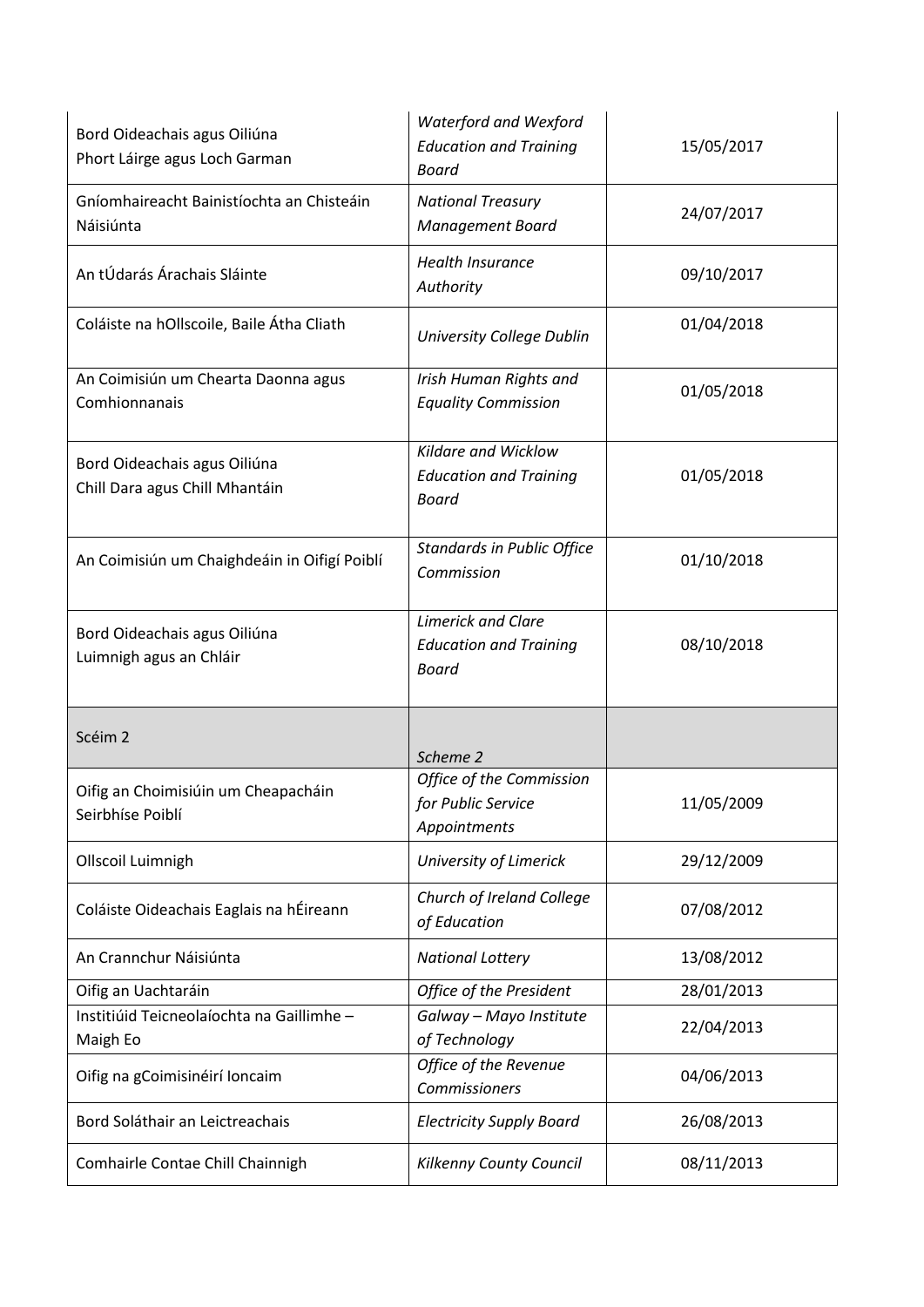| Oifig na nOibreacha Poiblí                              | <b>Office of Public Works</b>                                              | 05/03/2014 |
|---------------------------------------------------------|----------------------------------------------------------------------------|------------|
| Comhairle Contae na Gaillimhe                           | <b>Galway County Council</b>                                               | 06/05/2014 |
| An Bord um Chúnamh Dlíthiúil                            | Legal Aid Board                                                            | 11/08/2014 |
| Foras na Mara                                           | Marine Institute                                                           | 06/10/2014 |
| An Roinn Sláinte                                        | Department of Health                                                       | 02/02/2015 |
| An Roinn Gnóthaí Fostaíochta agus Coimirce<br>Sóisialaí | Department of<br><b>Employment Affairs and</b><br><b>Social Protection</b> | 16/03/2015 |
| An Foras Riaracháin                                     | Institute of Public<br>Administration                                      | 18/05/2015 |
| Comhairle Contae Mhaigh Eo                              | Mayo County Council                                                        | 21/09/2015 |
| An Oifig um Chlárú Cuideachtaí                          | <b>Companies Registration</b><br><b>Office</b>                             | 28/09/2015 |
| An Roinn Post, Fiontar agus Nuálaíochta                 | Department of Jobs,<br><b>Enterprise and Innovation</b>                    | 28/09/2015 |
| Comhairle Cathrach Bhaile Átha Cliath                   | Dublin City Council                                                        | 02/11/2015 |
| Banc Ceannais na hÉireann                               | Central Bank of Ireland                                                    | 18/01/2016 |
| Comhairle Contae na hIarmhí                             | <b>Westmeath County</b><br>Council                                         | 29/02/2016 |
| An Roinn Cultúir, Oidhreachta agus Gaeltachta           | Department of Culture,<br>Heritage, and the<br>Gaeltacht                   | 12/05/2016 |
| An Garda Síochána                                       | An Garda Síochána                                                          | 08/08/2016 |
| An Roinn Talmhaíochta, Bia agus Mara                    | Department of<br>Agriculture, Food and the<br><b>Marine</b>                | 24/10/2016 |
| Údarás Craolacháin na hÉireann                          | <b>Broadcasting Authority of</b><br>Ireland                                | 24/10/2016 |
| Údarás Aerfort Bhaile Átha Cliath                       | <b>Dublin Airport Authority</b>                                            | 16/01/2017 |
| Institiúid Teicneolaíochta Bhaile Átha Luain            | Athlone Institute of<br>Technology                                         | 01/05/2017 |
| Bonneagar Iompair Éireann                               | Transport Infrastructure<br>Ireland                                        | 26/06/2017 |
| Comhairle Contae Shligigh                               | <b>Sligo County Council</b>                                                | 24/07/2017 |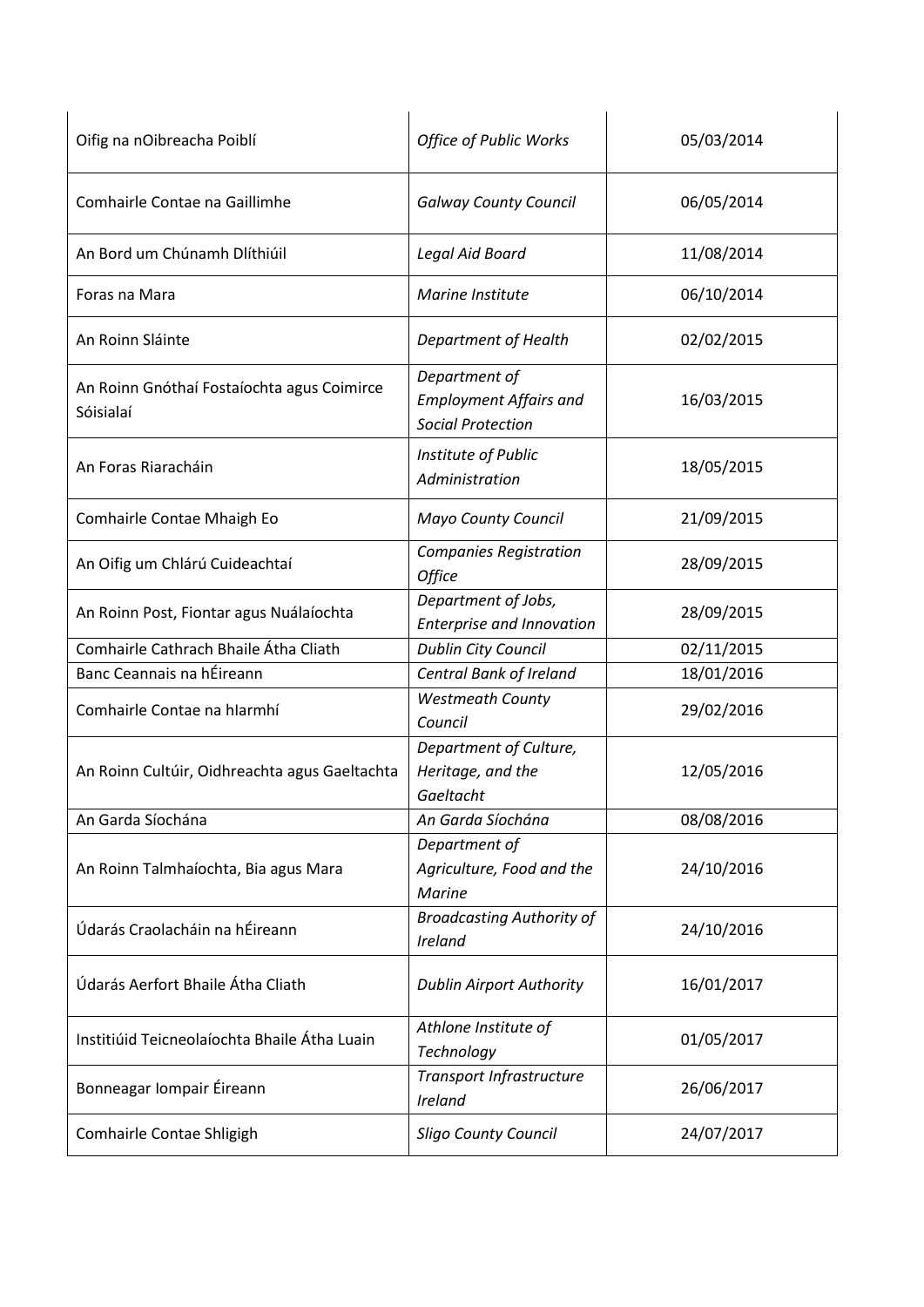| Comhairle Contae Mhuineacháin                                | Monaghan County<br>Council                                                   | 02/10/2017 |
|--------------------------------------------------------------|------------------------------------------------------------------------------|------------|
| An Ghníomhaireacht Bainistíochta Rialtais<br>Áitiúil         | <b>Local Government</b><br><b>Management Agency</b>                          | 09/10/2017 |
| Institiúid Teicneolaíochta Bhaile Átha Cliath                | Dublin Institute of<br>Technology                                            | 15/01/2018 |
| Údaráis Áitiúla Chontae Chill Dara                           | <b>Kildare Local Authorities</b>                                             | 15/01/2018 |
| An Roinn Iompair, Turasóireachta agus Spóirt                 | Department of Transport,<br><b>Tourism and Sport</b>                         | 02/02/2018 |
| Comhairle Contae Dhún Laoghaire-Ráth an<br>Dúin              | Dún Laoghaire-Rathdown<br><b>County Council</b>                              | 19/02/2018 |
| Oifig an Ard-Reachtaire Cuntas agus Ciste                    | Office of the Comptroller<br>and Auditor General                             | 19/03/2018 |
| Bord Oideachais agus Oiliúna na Gaillimhe<br>agus Ros Comáin | <b>Galway and Roscommon</b><br><b>Education and Training</b><br><b>Board</b> | 16/07/2018 |
| Seirbhís Thithe an Oireachtais                               | Houses of the Oireachtas<br>Service                                          | 23/07/2018 |
| Comhairle Cathrach agus Contae Phort Láirge                  | Waterford City and<br><b>County Council</b>                                  | 01/08/2018 |
| Scéim 3                                                      | Scheme 3                                                                     |            |
| Comhairle Contae Dhún na nGall                               | <b>Donegal County Council</b>                                                | 24/02/2014 |
| An Roinn Cosanta                                             | Department of Defence                                                        | 03/03/2014 |
| Óglaigh na hÉireann                                          | <b>Defence Forces</b>                                                        | 21/04/2014 |
| Comhairle Contae Chiarraí                                    | Kerry County Council                                                         | 09/06/2014 |
| Oifig an Ard-Aighne                                          | Office of the Attorney<br>General                                            | 15/06/2015 |
| An Bord Pleanála                                             | An Bord Pleanála                                                             | 05/10/2015 |
| Institiúid Teicneolaíochta Leitir Ceanainn                   | Letterkenny Institute of<br>Technology                                       | 12/10/2015 |
| Roinn an Taoisigh                                            | Department of the<br>Taoiseach                                               | 29/02/2016 |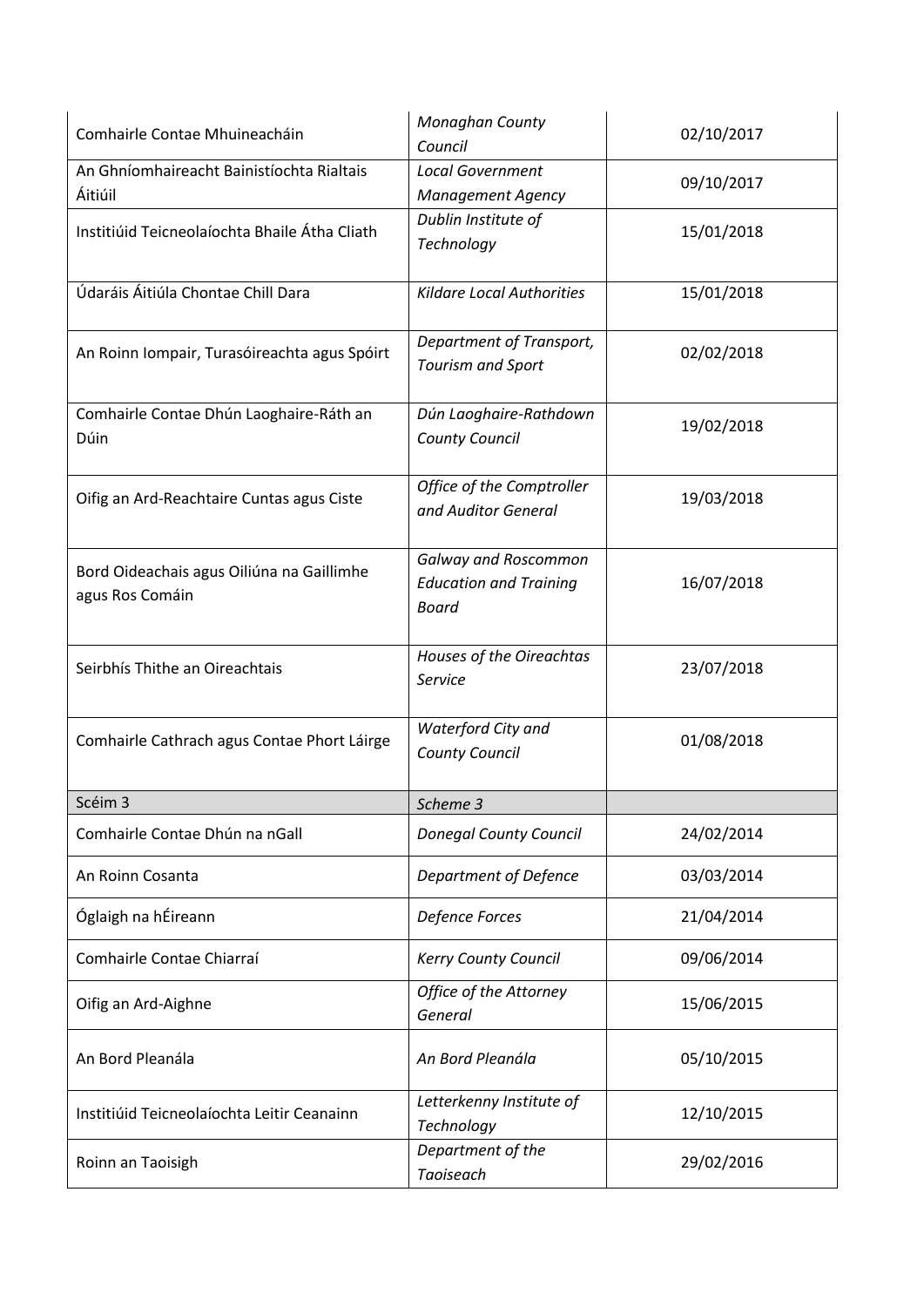| Oifig an Ombudsman agus Oifig an<br>Choimisinéara Faisnéise         | Office of the Ombudsman<br>and the Office of the<br>Information<br>Commissioner | 29/02/2016 |
|---------------------------------------------------------------------|---------------------------------------------------------------------------------|------------|
| Comhairle Cathrach na Gaillimhe                                     | <b>Galway City Council</b>                                                      | 15/08/2016 |
| Comhairle Contae Átha Cliath Theas                                  | South Dublin County<br>Council                                                  | 17/10/2016 |
| An Roinn Oideachais agus Scileanna                                  | The Department of<br><b>Education and Skills</b>                                | 24/10/2016 |
| Gailearaí Náisiúnta na hÉireann                                     | National Gallery of<br>Ireland                                                  | 20/02/2017 |
| An tSeirbhís um Cheapacháin Phoiblí                                 | The Public Appointments<br>Service                                              | 10/03/2017 |
| Coláiste na Tríonóide, Baile Átha Cliath                            | Trinity College, Dublin                                                         | 01/06/2017 |
| Leabharlann Chester Beatty                                          | <b>Chester Beatty Library</b>                                                   | 26/06/2017 |
| An tSeirbhís Chúirteanna                                            | <b>Courts Service</b>                                                           | 24/07/2017 |
| Ollscoil na hÉireann, Gaillimh                                      | National University of<br>Ireland, Galway                                       | 29/01/2018 |
| Institiúid Teicneolaíochta Dhún Dealgan                             | Dundalk Institute of<br>Technology                                              | 23/02/2018 |
| An Roinn Airgeadais                                                 | <b>Department of Finance</b>                                                    | 26/02/2018 |
| An Coimisiún Reifrinn                                               | The Referendum<br>Commission                                                    | 01/05/2018 |
| Ollscoil na hÉireann, Maigh Nuad                                    | National University of<br>Ireland, Maynooth                                     | 17/05/2018 |
| Roinn Cumarsáide, Gníomhaithe ar son na<br>hAeráide agus Comhshaoil | Department of<br>Communications, Climate<br><b>Action &amp; Environment</b>     | 28/05/2018 |
| Institiúid Teicneolaíochta,<br>Trá Lí                               | Institute of Technology<br><b>Tralee</b>                                        | 01/08/2018 |
| Scéim 4                                                             | Scheme 4                                                                        |            |
| An Roinn Tithíochta, Pleanála Pobail agus<br>Rialtais Áitiúil       | Department of Housing,<br>Planning, Community and<br><b>Local Government</b>    | 13/03/2017 |